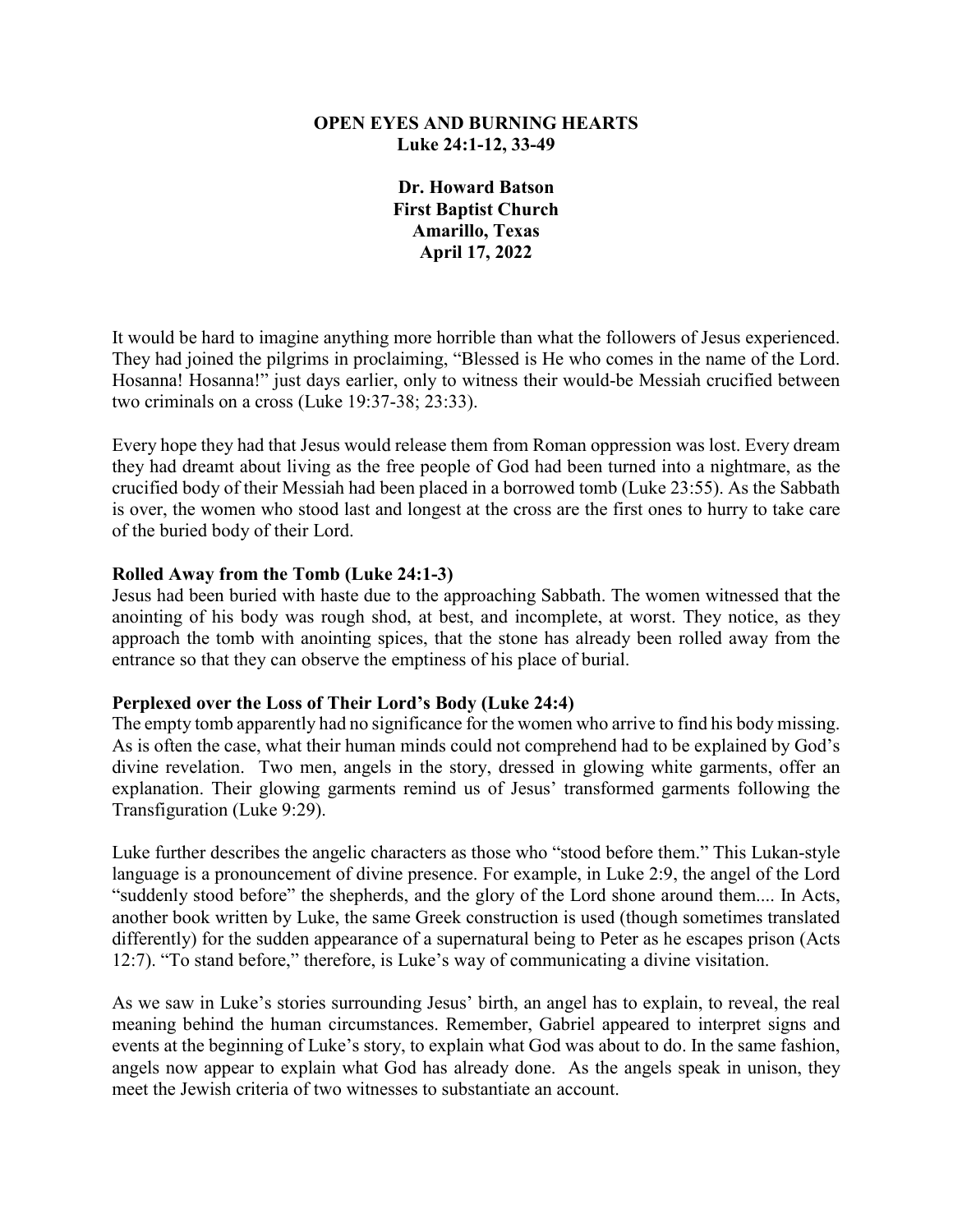## **Terrified and Bowed to the Ground (Luke 24:5)**

As is often the case in scripture, when one who is human comes in contact with the divine, human terror results, as evidenced in the women's bowed posture at the divine's proclamation (see Isaiah 6:1-5; Revelation 1:17). The angels pose the most important question in the history of humanity: "Why do you seek the living among the dead?" With that question, they have informed the women, once and for all, of the greatest news of the cosmos—they still serve a living Lord, not a dead revolutionary.

# **Raised from the Dead (Luke 24:6-7)**

The angels explain that there is no need for perplexity; Jesus had prophesied, yes, even warned them about all the things that would take place. The call from the angels is to remember the words that Jesus had said concerning his future. In some ways, the call to "remember" what was said (see Luke 24:44) is the second rebuke, as they have already been scolded for seeking the living among the dead.

How many times had Jesus prophesied concerning both his death and resurrection (Luke 9:22, 44; 18:31-33)? Had the disciples actually listened to their Lord, they would have been expecting, even rejoicing about the pending and now present resurrection.

# **Remembered His Word (Luke 24:8)**

Though it took the *nudging by angels*, the women, finally, remember the words of their Lord. In the act of remembering, they also believe, as is made evident by their report to the disciples.

## **Announced All These Things (Luke 24:9-10)**

Remembering Jesus' predictions about the resurrection, the once-doubting women now rise up to go and tell the eleven disciples and others. They had been eyewitnesses of it all—the crucifixion, the burial, and, now, the empty tomb.

Lest the reader imagine that Luke was either generalizing or fantasizing, he gives us a list of those who saw the Lord's empty tomb: Mary Magdalene, Joanna, Mary (James' mother), and the rest.

Note that the women "kept telling" (an imperfect tense), a way of indicating that they were consistently insisting that their marvelous story about the resurrection of Jesus was true.

## **Appeared as Nonsense (Luke 24:11)**

Just as the women did not immediately believe that the empty tomb was a sign of a seemingly impossible event—a resurrection—the disciples also refuse to remember the predictions of their Lord. Instead, they dismiss the reports of the women as "utter nonsense," a term used to describe the delirious talk of the sick.

We should not miss what has just taken place—Jesus' own disciples are the first skeptics of the resurrection. We, therefore, must not be impatient with others who have yet to come to belief.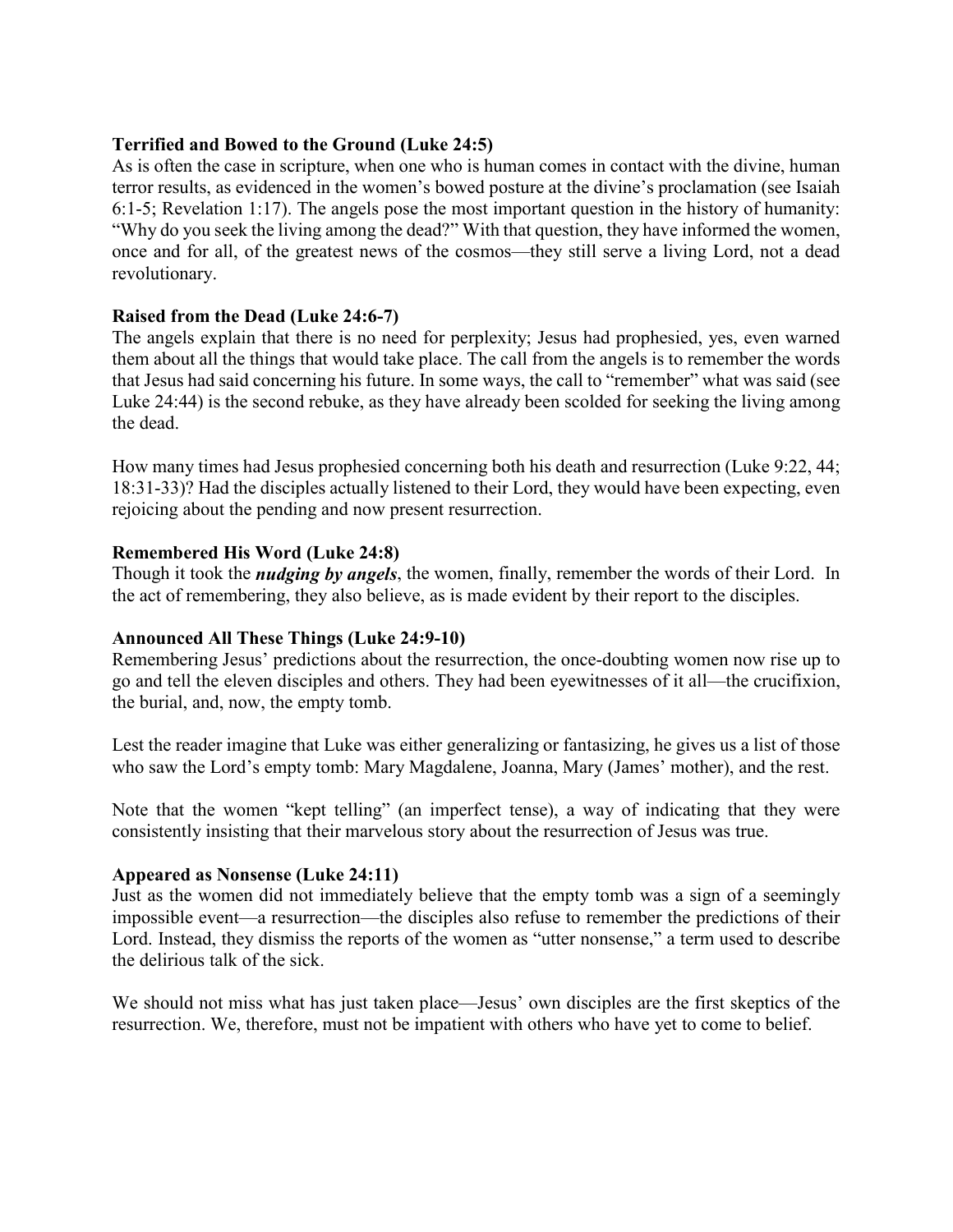#### **Peered in to See for Himself (Luke 24:12)**

Refusing to simply accept the word of excited, and possibly delirious, women, Peter rises up and runs to the tomb, only to find linen cloths, but no corpse of his Lord. Luke describes Peter as "marveling to himself," surely an indication that Peter has a positive response to the wondrous event. In fact, Luke often uses this language as an indication of a positive response to a wondrous event (Luke 1:21-22, 63; 2:18, 33; 4:22; 8:25; 11:14; 20:16; Acts 2:7; 4:3-4).

## **Explained to Them (Luke 24:13-32)**

Narrating an event that is only found in his Gospel, Luke now shares the story of a mysterious traveler who accompanies two disciples on the road to Emmaus. These followers of Jesus are despondent and disappointed leaving Jerusalem, as they passionately discuss the horrific events of Good Friday. Posing as a clueless outsider, Jesus walks alongside these disciples, explaining to them, from both Moses and all the prophets, the prophesies that spoke of him.

As they invite Jesus in "to stay with them," he reclines at the table, taking bread, blessing it, and breaking it to give to them. As surely as their eyes have been blinded to his identity (24:16), they are now open (24:31) as God reveals the risen Christ. They understand that the Messiah must suffer before he enters his glory.

# **Return to Jerusalem (Luke 24:33-35)**

Having discovered the power of the resurrection, the disciples on the road to Emmaus return back to Jerusalem to find the eleven disciples gathered together. Even before they can utter the good news concerning their divine companion, the eleven make known that the Lord has been raised and has appeared to Peter.

How comforting it must have been to learn that Jesus appeared not only to them, but also to others. The mounting evidence concerning the living Lord has expanded, beyond the women who saw the angels, to multiple appearances before disciples—the actual sight of the living Lord.

In what must surely be an allusion to the once-practiced (Luke 22:14-23) and future Lord's Supper, the disciples on the road to Emmaus make known that their eyes were opened with the breaking of bread. Their opened eyes and burning hearts now led to open mouths that proclaimed the resurrection of Jesus.

## **Terrified and Fearful (Luke 24:36-38)**

While Luke takes no time to elaborate concerning the nature of Jesus' resurrected body, he does make it clear that Jesus can, suddenly and inexplicably, stand in their midst. New Testament scholar David Garland notes that Luke's Gospel begins with Zacharias terrified when confronted by the angel Gabriel (1:12, 18-20) and ends with the disciples being terrified by Jesus' divine appearing. Garland concludes, "Like Zacharias, they must move from fear and doubt to faith and courage."

## **Showed Them His Hands (Luke 24:39-40)**

While Jesus' resurrection body is not limited by time or space, we should, nonetheless, understand his resurrection as bodily, involving the flesh. Calling upon his disciples to "touch me and see," Jesus is proving that he is not an airy ghost, but, rather, a flesh-and-bone body.